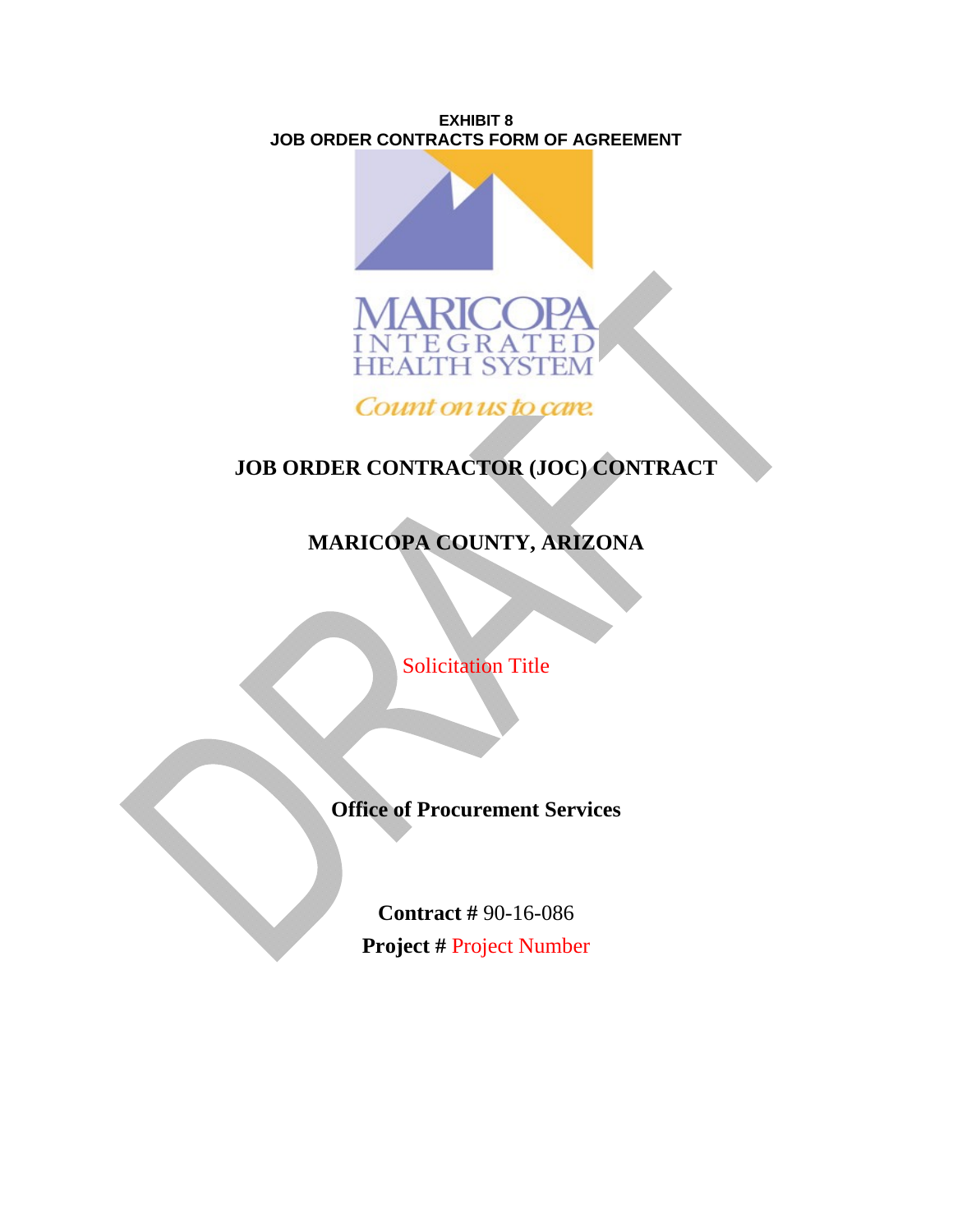## **Division 0 - Bidding & Contract Requirements**

#### Section Description **Number of Pages**

| 00005 |                                                                                           |                |
|-------|-------------------------------------------------------------------------------------------|----------------|
| 00500 |                                                                                           | $\overline{4}$ |
| 00610 |                                                                                           | 3              |
| 00700 |                                                                                           | 6              |
| 00700 |                                                                                           | 43             |
|       |                                                                                           | 3              |
|       |                                                                                           | 5              |
|       |                                                                                           | 1              |
|       |                                                                                           | $\mathbf{1}$   |
|       |                                                                                           |                |
|       |                                                                                           | $\overline{1}$ |
|       | Exhibit G – Request for Qualifications dated $\_\_\_\_XX$ , 20 $\_\_\_\_\_\_\_\_\_\_\_\_$ |                |
|       |                                                                                           |                |
|       |                                                                                           |                |
|       |                                                                                           |                |
|       |                                                                                           |                |

All of the exhibits above are incorporated by reference as though fully set forth herein whether or not physically attached to this contract.

## **NOTE: All references to "JOC" in this document are understood to mean the Discipline JOC.**

#### **END OF SECTION**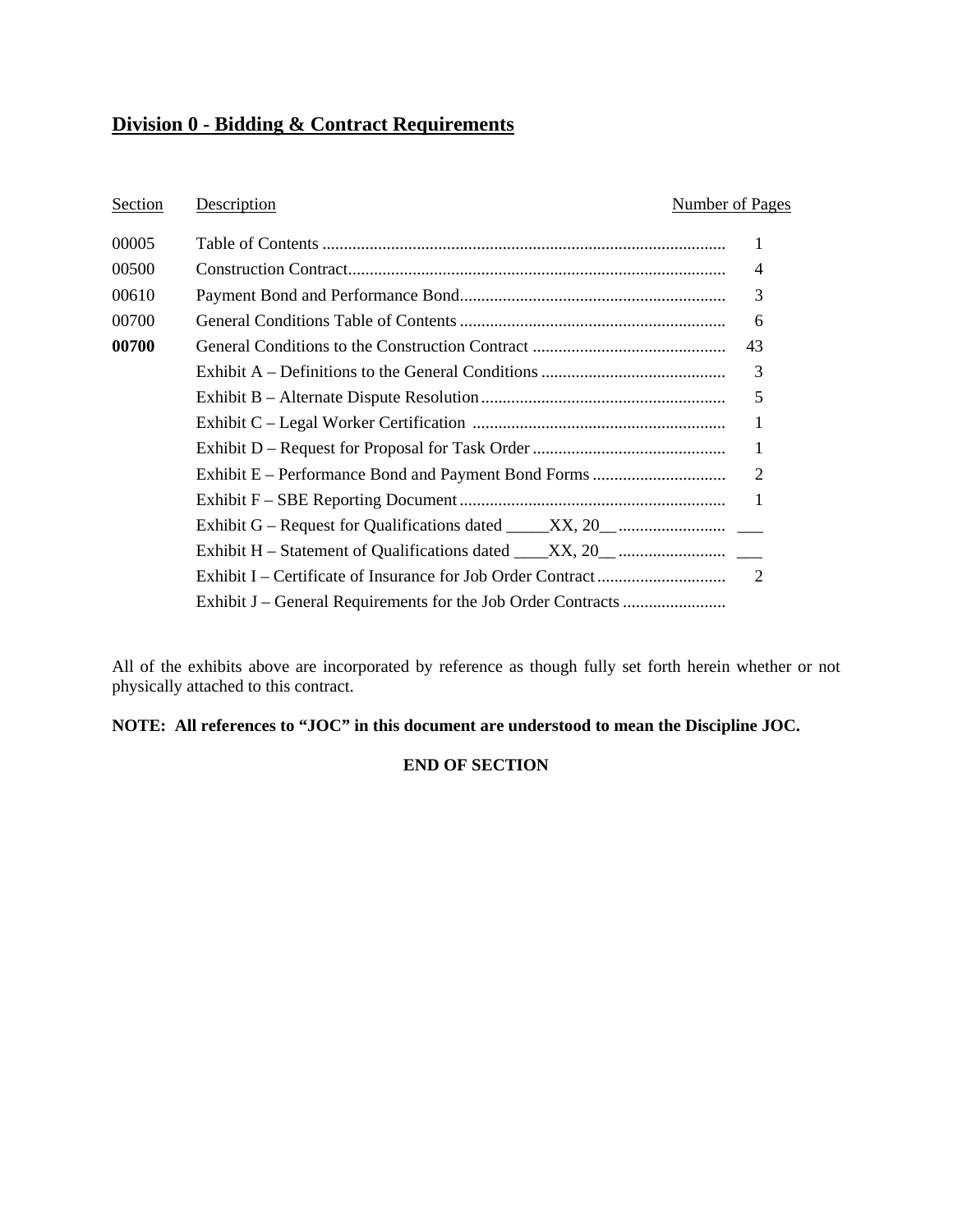#### **SECTION 00500 JOB ORDER CONTRACT**

#### **A. EFFECTIVE DATE:**

 This CONTRACT is entered into by and between the Owner and the Job Order Contractor as Contract No. \_\_\_\_\_\_\_, and shall be effective as of \_\_\_\_\_\_\_\_\_\_\_, 20\_\_\_\_.

#### **B. OWNER:**

MARICOPA COUNTY c/o Facilities Management Department 401 West Jefferson Street Phoenix, Arizona 85003

#### **C. JOB ORDER CONTRACTOR:**

\_\_\_\_\_\_\_\_\_\_\_\_\_\_\_\_\_\_\_\_\_ \_\_\_\_\_\_\_\_\_\_\_\_\_\_\_\_\_\_\_\_\_ \_\_\_\_\_\_\_\_\_\_\_\_\_\_\_\_\_\_\_\_\_

Office: (\_\_\_\_\_\_\_\_\_\_); Fax: (\_\_\_\_\_\_\_\_\_\_); E-Mail: (\_\_\_\_\_\_\_\_\_\_\_\_\_\_\_\_\_\_\_\_\_\_\_\_\_\_).

### **D. RECITALS:**

The scope of work and specifications for a broad range of services will be identified in individual Task Orders which will be issued by the Owner from time to time. See EXHIBIT D hereto.

NOW THEREFORE, intending to be legally bound and for valuable consideration, the receipt and sufficiency of which are acknowledged, the Owner and Job Order Contractor agree as follows:

#### **E. AGREEMENT:**

#### **Article I. THE CONTRACT**

**1.1** The Task Order and other Contract Documents explained in Section 7.1 below and the definitions which are contained Section 00700, Exhibit A, govern this Job Order Contract.

#### **Article II. THE WORK**

**2.1** The Job Order Contractor shall execute the entire Work described by each Task Order, including work which is reasonably inferable and necessary to produce the results intended by the Contract and the Task Order.

#### **Article III. CONTRACT TIME**

**3.1** The Job Order Contractor shall have access to the area of the Work effective from the date of the Notice to Proceed for the assigned Task and shall achieve Substantial Completion and Final Completion of the Work no later than the performance period specified in each Task Order issued. The length of this Contract for services will be for a period of three (3) years with two one-year options to extend the contract, but in no event will this Contract's Term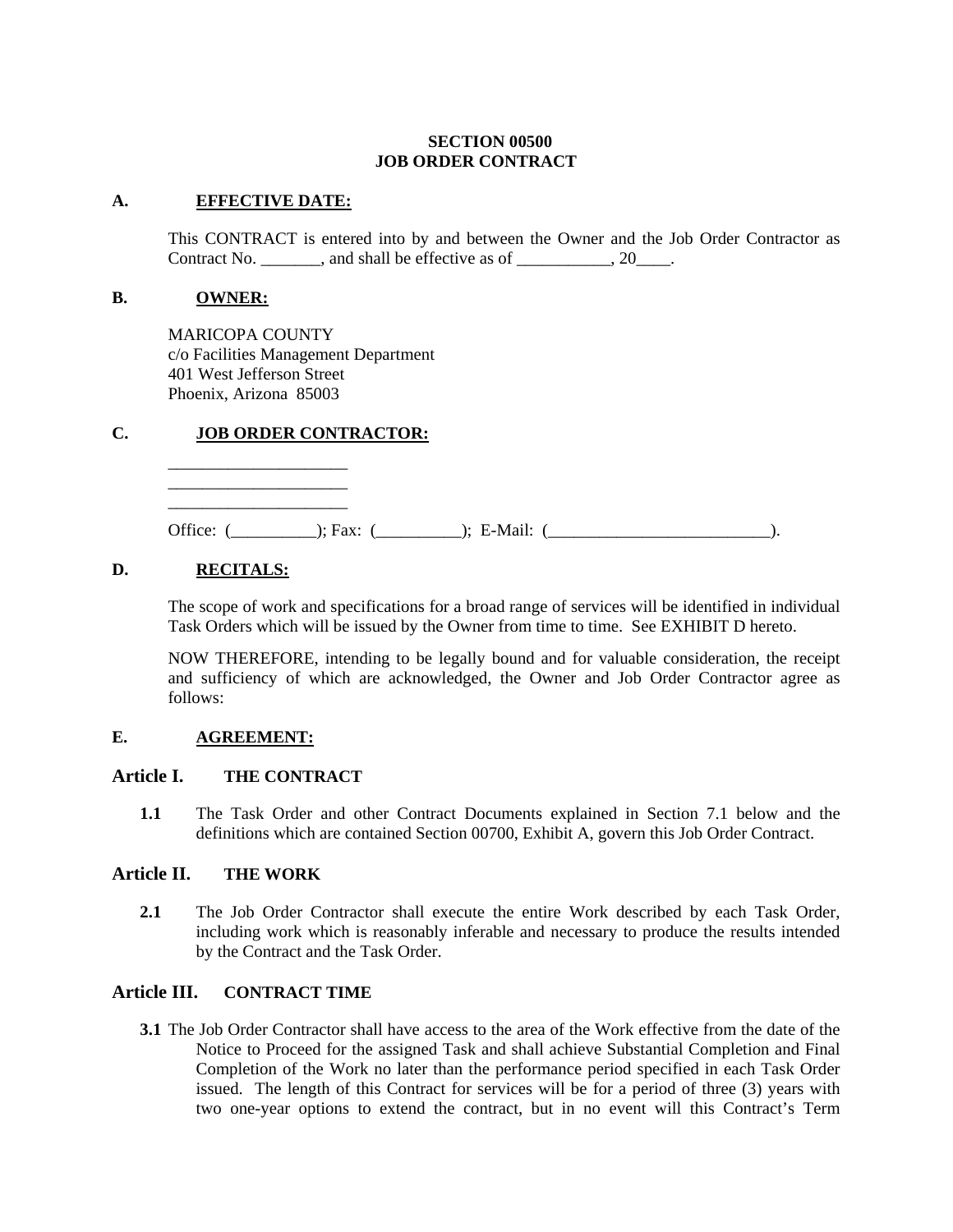continue longer than five (5) years from the date of the Contract. The term of this Contract shall not be extended. All Work issued hereunder must be completed in full by the final expiration date of this Contract. Extensions to this Contract for years 4 and 5 may only be made by an amendment signed by both parties. A permission to complete a Task Order that extends into Year 4 or Year 5 does not extend the Contract in its entirety for the additional year.

- **3.2** The Job Order Contractor shall achieve Substantial Completion of the Work (as defined in Section 00700, Article 9.8 herein, and evidenced by a Certificate of Substantial Completion) not later than as specified in each Task Order.
- **3.3** The Job Order Contractor shall achieve (as defined in Section 00700, Article 9.9 herein, and evidenced by a Certificate of Final Completion) no later than as specified in each Task Order.

### **Article IV. CONTRACT SUM**

**4.1** The Owner shall pay the Job Order Contractor in current funds for the Job Order Contractor's performance of individual Task Orders in an aggregate amount not to exceed Fifteen Million Dollars (\$15,000,000.00) in total, and not to exceed Five Million Dollars (\$5,000,000.00) per Fiscal Year, which Fiscal Year shall be designated by the Owner as beginning on July 1st and ending on June 30th of the next calendar year. The single maximum value of a task issued shall not exceed \$1,000,000.00. The Owner does not guarantee a minimum Contract Sum under this Contract, and Job Order Contractor, in accepting this Contract, does not expect a minimum Contract Sum. Payments will be made in accordance with the sum negotiated for each specific Task Order.

Maricopa County, at its sole discretion, may require the Job Order Contractor to purchase from a specified or designated County supplier (i.e. Home Depot) any and/or all available materials applied or installed by the Job Order Contractor or its subcontractors for a Task Order. The materials purchased by the Job Order Contractor(s), or its subcontractor(s), shall be purchased by the Job Order Contractor(s), or its subcontractor's, using their own funds and/or credit. Any discounts offered to the JOC by the County's material supplier shall be passed through to the County without markup. The County is not a party to these transactions and any issue/disputes shall be resolved without the involvement of the County.

#### 4.2 **FEE AND OVERHEAD CALCULATIONS FOR CONSTRUCTION COSTS UP TO \$250,000.00**

Overhead must be all inclusive and include all "costs of doing business". The County will not pay separately for items such as, but not limited to warranty, project closeout, home office expense, personal safety equipment, safety personnel, unless safety personnel is specifically required for the Work being performed and approved by the Owner. The Job Order Contractor agrees the overhead shall be no more than 8% and the fee shall be capped at 5%.

#### 4.3 **FEE AND OVERHEAD CALCULATIONS FOR CONSTRUCTION OVER \$250,000.00**

Overhead must be all inclusive and include all "costs of doing business". The County will not pay separately for items such as, but not limited to warranty, project closeout, home office expense, personal safety equipment, safety personnel, unless safety personnel is specifically required for the Work being performed and approved by the Owner. Overhead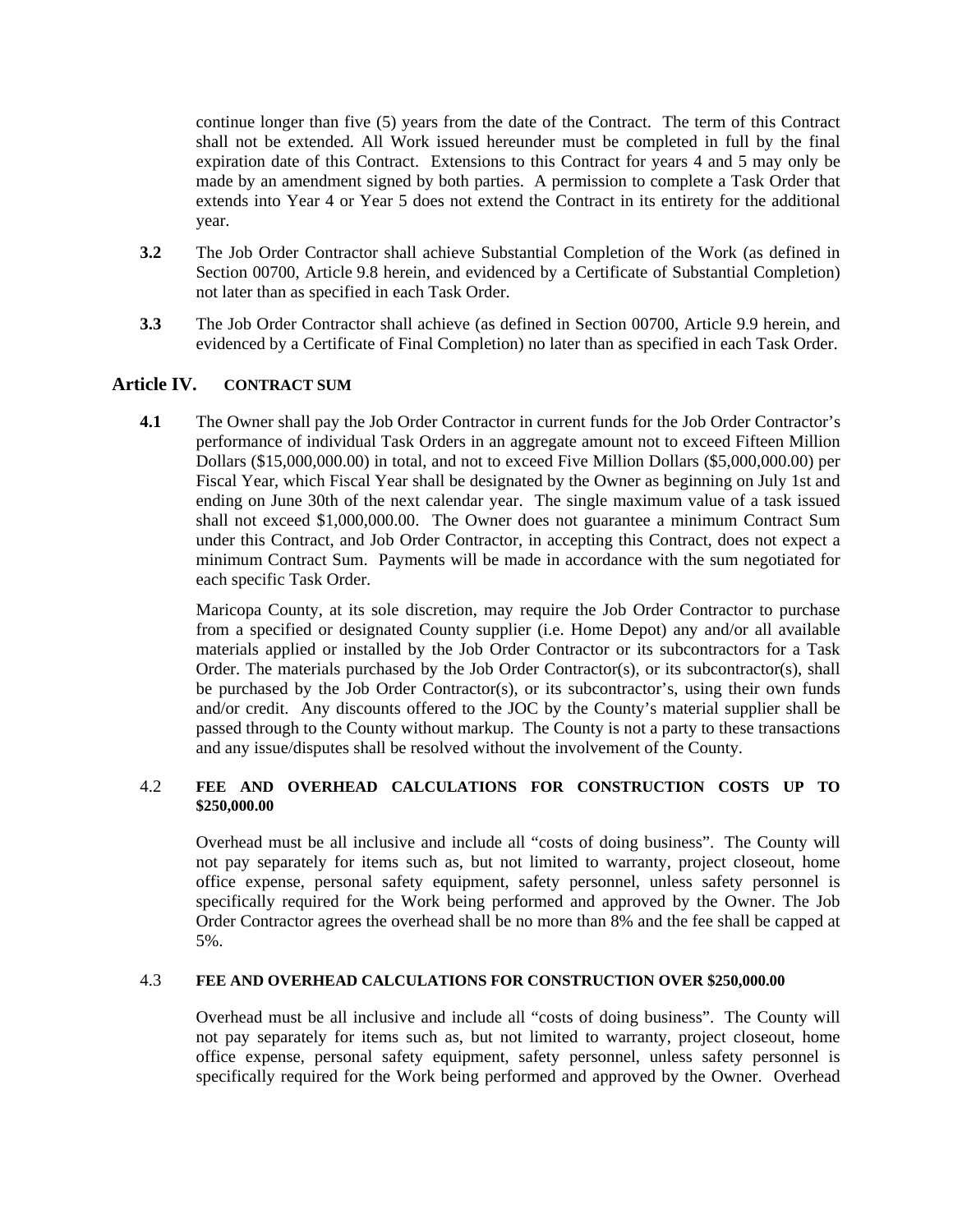cost and percentages in addition to Job Order Contractor fee(s) shall be negotiated between the Job Order Contractor and the County for any projects exceeding \$250,000.00.

#### **Article V. PROGRESS PAYMENTS**

**5.1** Progress payments will be made in accordance with Article 9 of the General Conditions to the Job Order Contract.

#### **Article VI. FINAL PAYMENT**

**6.1** Final Payment will be made in accordance with Article 9 of the General Conditions to the Job Order Contract.

#### **Article VII. CONTRACT DOCUMENTS**

- **7.1** The Contract consists of the following documents incorporated herein by this reference:
	- **7.1.1** The Job Order Contract Section 00500.
	- **7.1.2** The General Conditions to the Job Order Contract Section 00700.
	- **7.1.3** Permits, Change Orders, Change Directives, amendments or modifications to the Contract.
	- **7.1.4** Any and all documents issued during the procurement process for this Contract.
	- **7.1.5** Task Order documents including, but not limited to, Task Orders, associated plans and specifications.
	- **7.1.6** Any addenda to any issued Task Orders or other Contract documents.
	- **7.1.7** Exhibits to **Section 00700:**
		- Exhibit A Definitions to the General Conditions
		- Exhibit B Alternate Dispute Resolution
		- Exhibit C Legal Worker Certification
		- Exhibit D Request for Proposal for Task Order
		- Exhibit E Performance Bond and Payment Bond Forms
		- Exhibit F SBE Reporting Document
		- Exhibit G Request for Qualifications dated \_\_\_\_\_XX, 20\_\_\_
		- Exhibit H Statement of Qualifications dated  $\overline{\text{XX}}$ , 20
		- Exhibit I Certificate of Insurance for Job Order Contract.
		- Exhibit J General Requirements for the Job Order Contracts

All of the exhibits listed above are incorporated by reference as though fully set forth, whether or not they are physically attached to this Contract.

**7.1.8** All amendments to this Contract shall be in writing and approved/signed by both parties. Maricopa County Office of Procurement Services shall be responsible for approving all amendments for Maricopa County.